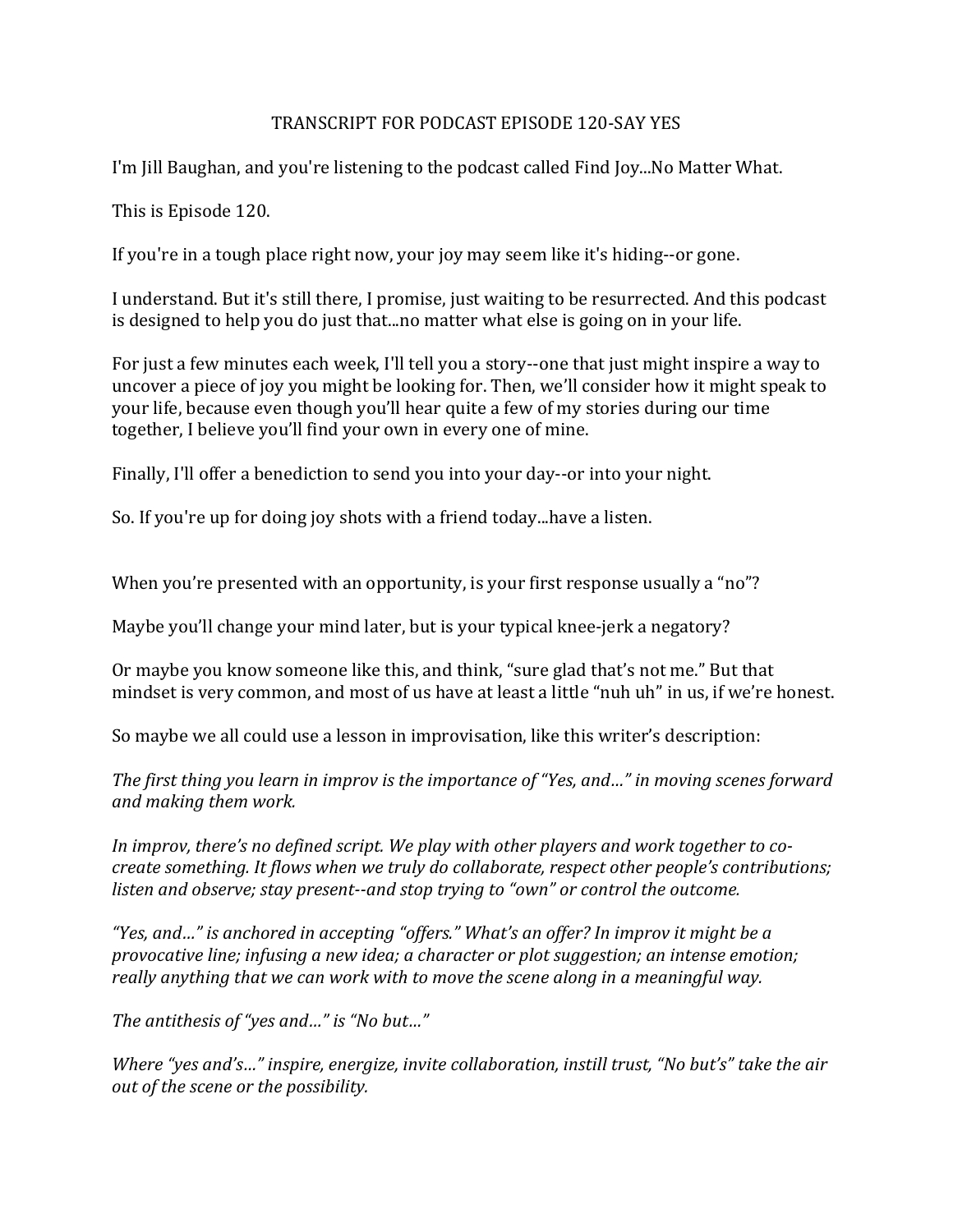If you're listening to this, you might already be relating this to your own work and life. After all, isn't life and work filled with Improv opportunities? Think about our interactions and *relationships* in all contexts of work and life: partners, team members, peers, employees, *bosses, clients, family, friends, neighbors…*

"Offers" in life and work come in so many shapes and sizes: proposals, suggestions, ideas and even casual remarks...they aren't always obvious--you have to pay attention and notice when *an "offer" is being made.*

*What* would be possible if we paid more attention to how we respond to the offers we get daily *from our relationships? What would open up if we framed our interaction in a "yes and...." vs. an automatic "No but"?*

*Distinction: I hope you trust that the "yes and..."* is not about making you a "yes person"--i.e., *passively accepting full-out every suggestion, idea, remark, proposal that comes your way. Absatively not!* Rather, "Yes and..." is about accepting the premise that someone has made an *offer. You can use that as a starting point…*

A few years ago, I actually took an improv class; I thought it sounded like fun, in a slightly scary, fairly vulnerable kind of way. But it really was a blast in a slightly scary, fairly vulnerable, really fun way.

Part of the course description included information about the "showcase" that was scheduled after we'd completed the course. This is where all the neophytes put on an improv night, and invite all their friends and family and any random strangers to come and be entertained for the evening.

The prospect was a little terrifying to me, and I determined on the first night of class that I was inviting no one but my husband to watch me bumble around as a newbie, and possibly bomb in a big way.

I completely enjoyed the course, and when it was finished, the night of the showcase, we played a game called "Freeze," where your team members were improvising a story, and you could yell, "Freeze!" at any time, stop the action and insert yourself wherever you wanted, then continue the action. I was on the sidelines, and my teammates were playing a husband and wife, when I got an inspiration, yelled, "Freeze!" and temporarily lost my mind.

I dropped to the floor, lunged at the "husband's" feet, wrapped my arms around his legs, and pleaded, "Don't leave me, please don't leave me! Please don't leave me!" as he dragged me to the edge of the stage, trying to walk. And then he stopped, looked down at my pathetic character, and said, "For crying out loud, I'll be home from work at 5:00!"

Oh, brilliant teammate. And at that moment, I was so glad I'd said "yes" to improv, and wished so much that I had said, "Yes," and invited everyone I knew to witness the brilliance of that act of teamwork.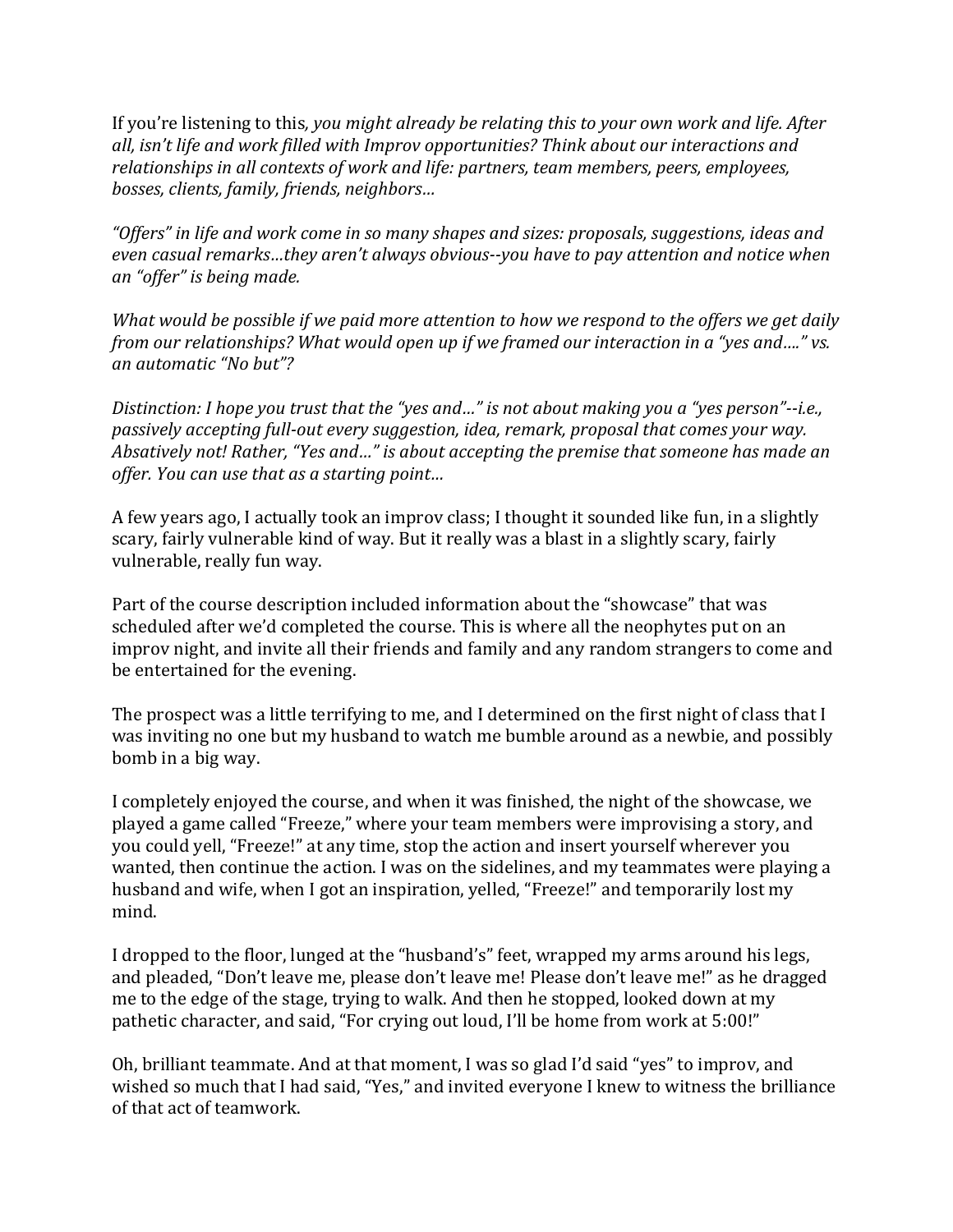What else does "Say yes" look like?

It might look like Shonda Rhimes--one of Hollywood's most powerful women. At one time, she was the creator of three hit shows on television (including *Grey's Anatomy*) and had three children at home. According to her, she's an introvert who, at one time, had plenty of reasons to say no when invitations arrived. But one Thanksgiving, her friend Delorse spoke six words that changed her life: "You never say yes to anything."

It was a wakeup call, and a challenge, and soon after, she began her Year of Yes project: she committed, for one year, to say Yes--to things that terrified her (like giving the commencement address at Dartmouth and an appearance on the Jimmy Kimmel Show); to things that were difficult, like necessary conversations and taking her health seriously. And, according to her book, *Year of Yes*, to explore, empower, applaud and love her truest self. The Year of Yes, she says, changed and saved her life.

Maybe it looks like a side trip, a Plan B, a willingness to accept an invitation to embrace a Plan B when your Plan A isn't working.

A couple years ago, we took a trip to Europe, and were closing out a day in Prague. My friend and I were going to explore the city, looking for appropriate souvenirs to take home to our special people.

We wandered those beautiful streets for a long time, unable to find just the right gifts. We were tired. We were running out of time, rapidly approaching hangry, and were ready to give up.

At the height of our frustration, however, we stumbled upon a totally magical place that, quite frankly, would have been worth the entire trip to Europe: A store called *Captain Candy*. The sign had a pirate on it, and I figured it was just a cheesy chain store designed to lure tourists in to buy candy made in Des Moines. But no. This store is only in Prague and Vienna (look it up), and one glance inside those doors was better than a trip to Disney World. It looked like a pirate ship on the inside, all wood and spotlights shining on barrels and treasure chests full of the most beautiful confections: bright red gummy strawberries arranged on a platter, beautiful bright gleaming blues and yellows and oranges; candy coated almonds that looked like solid silver. It was intoxicating, let me tell you.

And all I could think was, "If we had found what we were looking for, we would have gone home and missed Captain Candy." It's a metaphor for life that I shall explore further some day. Suffice it to say now, if you are willing to make a habit of saying yes to Plan B, a side trip you hadn't planned on, you may well stumble upon a (metaphorical) *Captain Candy* of your own.

Sometimes, saying yes looks like a little conversation with someone with dementia. When my Mom was still with us, and struggling in many ways, we were talking on the phone, and she was telling me about a book she was reading.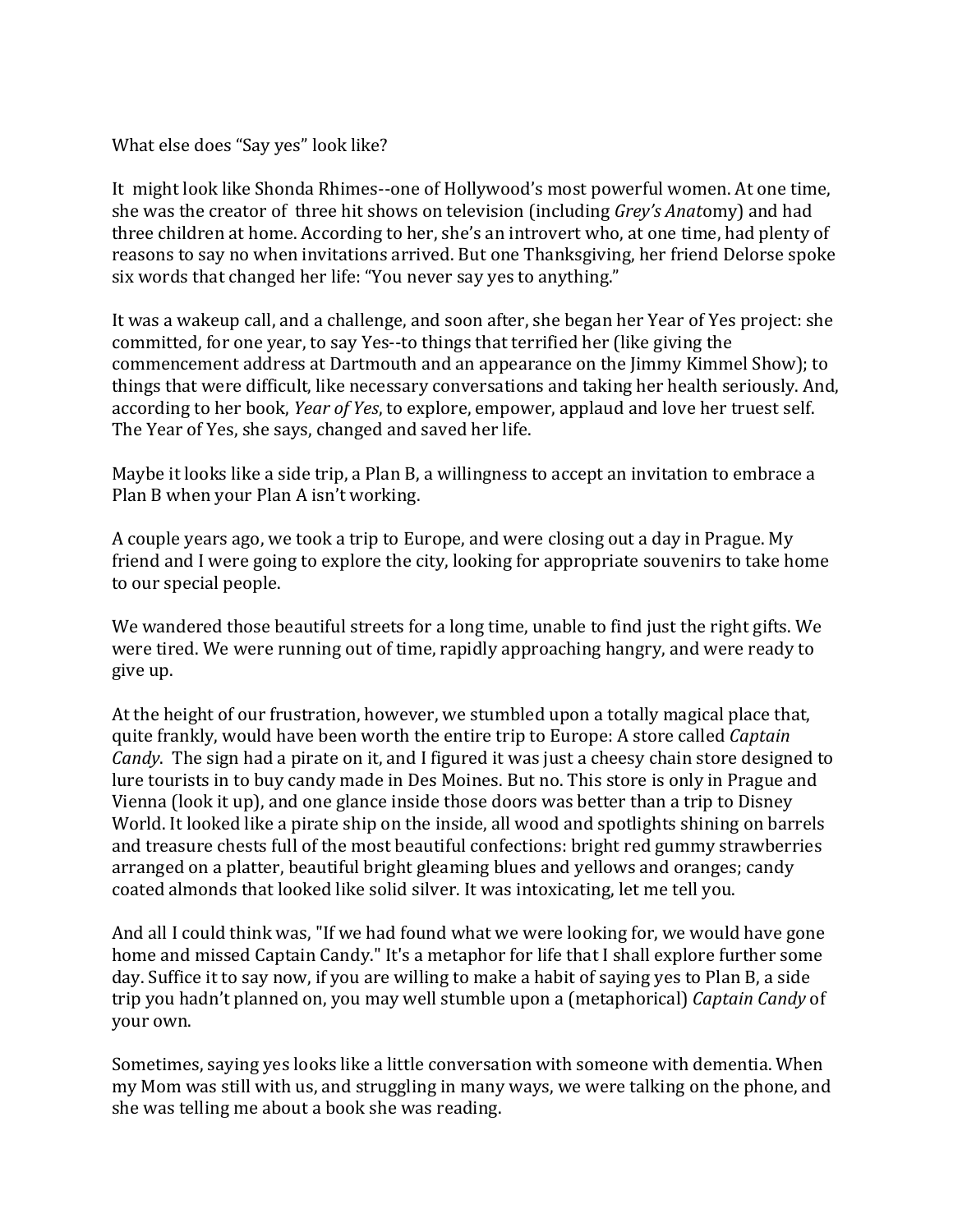"I'm really enjoying it," she said, because it reminds me so much of you. It's funny, and the people in it remind me of people I know."

"What's the name of it, Mom?" I said. And she read the title to me: *Born To Be Wild: Rediscover the Freedom of Fun.* The book I had written. She had read it a number of times in the past. No wonder it reminded her of people she knew. Our friends and family were in there. I was in there. *She* was in there. And I was so tempted to start in with a back-andforth, telling her she had read it before, and she would say no, she hadn't, and what would that accomplish?

So I decided to adapt a posture of "yes," embrace her current reality and say, "I'm so glad you're reading a book that's bringing you so much joy, and made you think of me."

And I was.

What about you, friend? Is your first, knee-jerk response "no" to "offers" in life--the offers that come in many shapes and sizes: proposals, suggestions, ideas, opportunities, relationships?

What would be possible if you paid more attention to how you respond to the offers you get daily? What would open up if you framed your interaction in a "yes and" rather than a "no but"?

I know. It's not always easy. Weird, bad things happen. Life takes unexpected turns.

And so, my friend, may you embrace the heart of Shauna Niequist's words, as she recognizes this cockeyed journey of ours when she writes:

*Oh, I feel that in my soul. Yes, and change course. Yes, and the future is different than you* anticipated. Keep going, but keep in mind that all your plans and preparations just went out the window.

*It reminds me of the improv rule "yes, and..."* We want "yes, period," right? We're okay with *moving forward, as long as we get to control what's coming next. But that's not how it works. Not in improv, not in life. Yes, and yes, and change course. Yes, into the unknown. Yes, even though everything's different. Still yes.* 

*I* still say yes to life...she says. I still say yes to risk, to adventure, to diving into the wreck, to *making something beautiful from loss. I still believe in Jesus Christ...I still believe in forgiveness, laughter, pizza for breakfast, dancing in the kitchen. I still say yes to second chances, staying out too late, watching the sunset like a movie, holding hands, farmers markets, taking the long way home.* 

*Is the world still beautiful? Still yes. Do our stories still matter? Still yes.*